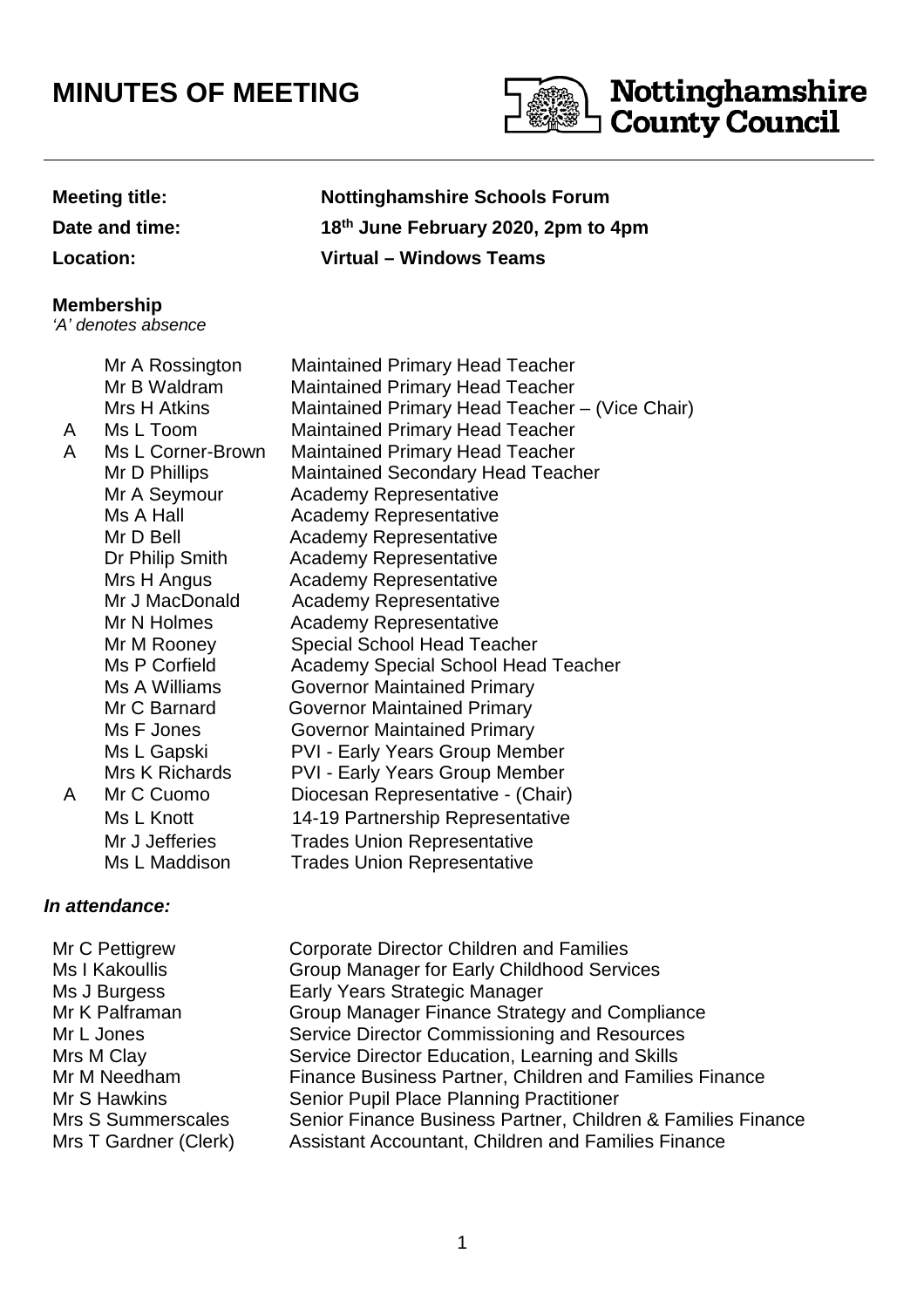| 1. | Welcome                                                                                                                                                                                                                                                                                                                                                                                                                                                                                             |               |  |  |  |  |
|----|-----------------------------------------------------------------------------------------------------------------------------------------------------------------------------------------------------------------------------------------------------------------------------------------------------------------------------------------------------------------------------------------------------------------------------------------------------------------------------------------------------|---------------|--|--|--|--|
|    | Helen Atkins welcomed all members to the forums first virtual meeting on Microsoft Teams.                                                                                                                                                                                                                                                                                                                                                                                                           |               |  |  |  |  |
|    | <b>Apologies</b>                                                                                                                                                                                                                                                                                                                                                                                                                                                                                    |               |  |  |  |  |
|    | Apologies were received from Carlo Cuomo, and Ly Toom.                                                                                                                                                                                                                                                                                                                                                                                                                                              |               |  |  |  |  |
|    | Marion Clay shared with the group the sad news that we had lost one of our members, a letter will be<br>drafted and sent to his widow from the LA and school forum members.                                                                                                                                                                                                                                                                                                                         |               |  |  |  |  |
| 2. | Minutes - 27 <sup>th</sup> February 2020                                                                                                                                                                                                                                                                                                                                                                                                                                                            | <b>ACTION</b> |  |  |  |  |
|    | <b>School Forum Constitution</b><br>Resolution for full membership and the shift between maintained and academy<br>representation.<br>This is currently not an issue within Nottinghamshire, but a resolution is still required to be<br>included into the constitution should the situation arise in the future.                                                                                                                                                                                   | <b>MC/TG</b>  |  |  |  |  |
|    | Minutes approved as accurate and correct                                                                                                                                                                                                                                                                                                                                                                                                                                                            |               |  |  |  |  |
| 3. | 3a - Distribution of the Pupil Growth Fund 2020-21                                                                                                                                                                                                                                                                                                                                                                                                                                                  |               |  |  |  |  |
|    | Steve Hawkins presented the paper                                                                                                                                                                                                                                                                                                                                                                                                                                                                   |               |  |  |  |  |
|    | Andrew Rossington asked if any of the carry forward could be diverted to areas that are<br>under pressure such as the HNB Block.<br>Sue Summerscales advised that yes, the carry forward can be transferred to the HNB Block,<br>but this would need agreement from the School Forum.                                                                                                                                                                                                               |               |  |  |  |  |
|    | Work will be carried out by LA officers over the summer to look at the growth fund budget,<br>Marion Clay advised that we need to be careful with this budget as it is for growth, Matt<br>Rooney was mindful that we should be prudent bearing in mind the state of the economy.                                                                                                                                                                                                                   |               |  |  |  |  |
|    | Sue Summerscales commented that, before any monies are diverted, we would need to<br>ensure that the school funding formula for 21-22 was affordable.                                                                                                                                                                                                                                                                                                                                               |               |  |  |  |  |
|    | <b>RECOMMENDATION/S</b>                                                                                                                                                                                                                                                                                                                                                                                                                                                                             |               |  |  |  |  |
|    | That the Schools Forum                                                                                                                                                                                                                                                                                                                                                                                                                                                                              |               |  |  |  |  |
|    | 1. Notes the content of the report and agrees the allocations made from the growth fund<br>for Autumn 20 and Spring 21 - report noted<br>2. Continues to monitor the use of this fund throughout 2020-21 and considers the level<br>of funding and criteria for future years.<br>Forum members will continue to monitor this fund, but consideration of the level of<br>funding and criteria for future years will need to be re-looked at once the planned<br>work is carried out over the Summer. |               |  |  |  |  |
|    | 3b. Dedicated Schools Grant Outturn 2019/20                                                                                                                                                                                                                                                                                                                                                                                                                                                         |               |  |  |  |  |
|    | Sue Summerscales presented the report and said that we were still awaiting confirmation of<br>the final early years funding allocation for 2019-20.                                                                                                                                                                                                                                                                                                                                                 |               |  |  |  |  |
|    | <b>RECOMMENDATION/S</b>                                                                                                                                                                                                                                                                                                                                                                                                                                                                             |               |  |  |  |  |
|    | That the Schools Forum                                                                                                                                                                                                                                                                                                                                                                                                                                                                              |               |  |  |  |  |
|    | 1. Note the contents of this report – report noted.                                                                                                                                                                                                                                                                                                                                                                                                                                                 |               |  |  |  |  |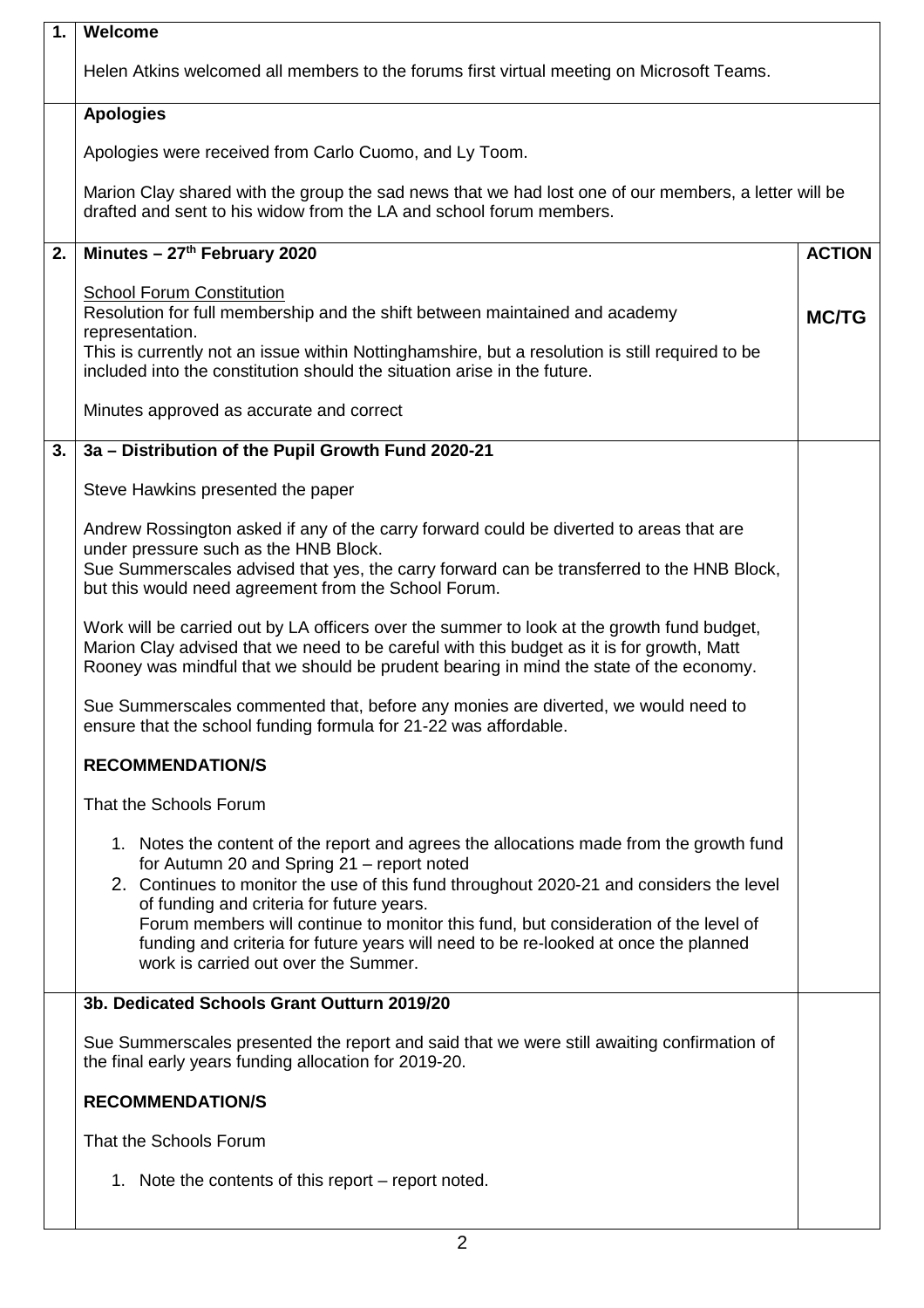2. Approves the carry forward of underspends detailed in Appendix A into 2020/21.

|                                                                     |                                                                                                                                                    |                                                                                            | 2. Approves the carry forward of underspends detailed in Appendix A into 2020/21.                                                                                                              |     |             |  |  |    |
|---------------------------------------------------------------------|----------------------------------------------------------------------------------------------------------------------------------------------------|--------------------------------------------------------------------------------------------|------------------------------------------------------------------------------------------------------------------------------------------------------------------------------------------------|-----|-------------|--|--|----|
|                                                                     | Votes for                                                                                                                                          |                                                                                            | Votes against                                                                                                                                                                                  |     | Abstentions |  |  |    |
|                                                                     | 14                                                                                                                                                 |                                                                                            | N/A                                                                                                                                                                                            | N/A |             |  |  |    |
|                                                                     |                                                                                                                                                    |                                                                                            |                                                                                                                                                                                                |     |             |  |  |    |
|                                                                     |                                                                                                                                                    |                                                                                            |                                                                                                                                                                                                |     |             |  |  |    |
|                                                                     |                                                                                                                                                    | 3c. Central School Services Block Funding 2020-21                                          |                                                                                                                                                                                                |     |             |  |  |    |
|                                                                     |                                                                                                                                                    | Sue Summerscales presented the paper.                                                      |                                                                                                                                                                                                |     |             |  |  |    |
|                                                                     |                                                                                                                                                    | It was felt that as the £285,000 shortfall was still to be found and further work would be |                                                                                                                                                                                                |     |             |  |  |    |
|                                                                     | undertaken by the local authority to try and address the shortfall, it would be best for this                                                      |                                                                                            |                                                                                                                                                                                                |     |             |  |  |    |
| paper and recommendation to be re-visited at the September meeting. |                                                                                                                                                    |                                                                                            |                                                                                                                                                                                                |     |             |  |  |    |
|                                                                     |                                                                                                                                                    |                                                                                            | 3d DSG Financial Monitoring Report Period 2 2020-21                                                                                                                                            |     |             |  |  |    |
|                                                                     |                                                                                                                                                    |                                                                                            |                                                                                                                                                                                                |     |             |  |  |    |
|                                                                     |                                                                                                                                                    | Mark Needham presented the paper.                                                          |                                                                                                                                                                                                |     |             |  |  |    |
|                                                                     |                                                                                                                                                    |                                                                                            | A discussion was had around funding from the ESFA to cover expenses due to the covid-19                                                                                                        |     |             |  |  |    |
|                                                                     |                                                                                                                                                    | pandemic and the cost of missed education.                                                 |                                                                                                                                                                                                |     |             |  |  |    |
|                                                                     |                                                                                                                                                    |                                                                                            | Why there was the possibility of funding for independent settings but nothing about funding                                                                                                    |     |             |  |  |    |
|                                                                     |                                                                                                                                                    |                                                                                            | for mainstream maintained or academy schools. The need for EHCP in some settings and<br>not other and the issues and unfairness of this.                                                       |     |             |  |  |    |
|                                                                     |                                                                                                                                                    |                                                                                            | The local authority has not had any information regards any of this but suspect that the                                                                                                       |     |             |  |  |    |
|                                                                     |                                                                                                                                                    | money spent will exceed any money received, the local authority will keep the forum        |                                                                                                                                                                                                |     |             |  |  |    |
|                                                                     |                                                                                                                                                    | members updated.                                                                           |                                                                                                                                                                                                |     |             |  |  |    |
|                                                                     |                                                                                                                                                    | <b>RECOMMENDATION/S</b>                                                                    |                                                                                                                                                                                                |     |             |  |  |    |
|                                                                     |                                                                                                                                                    |                                                                                            |                                                                                                                                                                                                |     |             |  |  |    |
|                                                                     |                                                                                                                                                    | That the Schools Forum:                                                                    |                                                                                                                                                                                                |     |             |  |  |    |
|                                                                     |                                                                                                                                                    |                                                                                            | 1. Notes the content of the report – report noted                                                                                                                                              |     |             |  |  |    |
|                                                                     |                                                                                                                                                    |                                                                                            | 3e Minster School - Application of the Minimum Per Pupil Methodology                                                                                                                           |     |             |  |  |    |
|                                                                     |                                                                                                                                                    |                                                                                            |                                                                                                                                                                                                |     |             |  |  |    |
|                                                                     |                                                                                                                                                    | Sue Summerscales presented the paper.                                                      |                                                                                                                                                                                                |     |             |  |  |    |
|                                                                     |                                                                                                                                                    |                                                                                            | This is an anomaly with the NFF MPP methodology and does not impact any other                                                                                                                  |     |             |  |  |    |
|                                                                     |                                                                                                                                                    |                                                                                            | Nottinghamshire school. It is an issue as the local authority funding is based on the NFF.                                                                                                     |     |             |  |  |    |
|                                                                     |                                                                                                                                                    |                                                                                            | Sue Summerscales advised that the local authority was going to write a letter to the ESFA                                                                                                      |     |             |  |  |    |
|                                                                     |                                                                                                                                                    |                                                                                            | asking if our funding for Minster could be amended to reflect this change. After a discussion<br>it was agreed that the letter would be addressed from the local authority and Nottinghamshire |     |             |  |  |    |
|                                                                     | school forum.                                                                                                                                      |                                                                                            |                                                                                                                                                                                                |     |             |  |  | SS |
|                                                                     |                                                                                                                                                    | <b>RECOMMENDATION/S</b>                                                                    |                                                                                                                                                                                                |     |             |  |  |    |
|                                                                     |                                                                                                                                                    |                                                                                            |                                                                                                                                                                                                |     |             |  |  |    |
|                                                                     | That the Schools Forum notes:                                                                                                                      |                                                                                            |                                                                                                                                                                                                |     |             |  |  |    |
|                                                                     |                                                                                                                                                    |                                                                                            | 1. The action taken by the LA to redetermine Minster Schools 20-21 funding allocation                                                                                                          |     |             |  |  |    |
|                                                                     |                                                                                                                                                    | and;                                                                                       |                                                                                                                                                                                                |     |             |  |  |    |
|                                                                     | 2. that there will be a requirement to make the alteration to the MPP methodology in future<br>years if there is no change to the NFF methodology. |                                                                                            |                                                                                                                                                                                                |     |             |  |  |    |
|                                                                     |                                                                                                                                                    |                                                                                            |                                                                                                                                                                                                |     |             |  |  |    |
|                                                                     |                                                                                                                                                    | Both recommendations were noted.                                                           |                                                                                                                                                                                                |     |             |  |  |    |